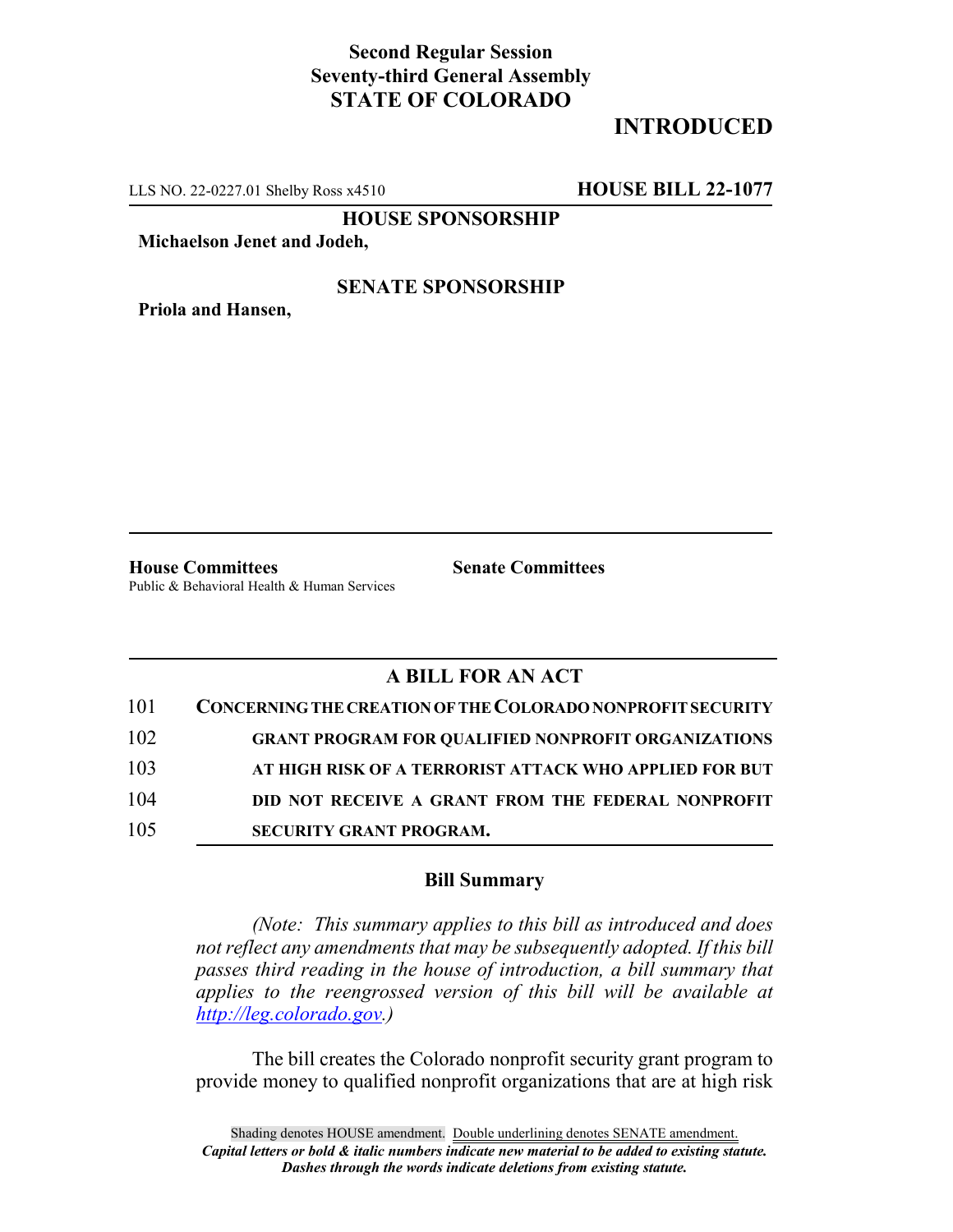of a terrorist attack and that applied for, but did not receive, a grant from the federal nonprofit security grant program. Grant recipients may use the money for physical security enhancements and other security-related activities.

*Be it enacted by the General Assembly of the State of Colorado:*

 **SECTION 1. Legislative declaration.** (1) The general assembly finds that:

 (a) The federal nonprofit security grant program (NSGP) administered by the federal emergency management agency provides funding for physical security enhancements and other security-related activities to qualified nonprofit organizations that are at high risk of a terrorist attack. These nonprofit organizations, including houses of worship, have been able to apply for funding to protect against these attacks through the federal NSGP, but current funding levels are not sufficient for the demand.

 (b) In 2021, 3,361 nonprofit organizations applied to the federal NSGP for a total of \$400 million, but only 1,532 applications were approved, receiving a combined total of \$180 million - the amount budgeted for the federal NSGP. In Colorado, 51 nonprofit organizations applied for a total of \$6,579,875, but only 10 nonprofit organizations were approved, receiving a combined total of \$1,113,774.

 (c) From 2019 to 2020, hate crimes in Colorado increased by 22.3% from 279 to 340, the highest number since these statistics were recorded. Nationally, hate crimes increased by 13% from 7,287 to 8,263. Of that amount, 2,433 targeted property, including 292 targeting houses of worship, 228 targeting schools, 108 targeting medical facilities, 33 23 targeting community centers, and 6 targeting day care facilities.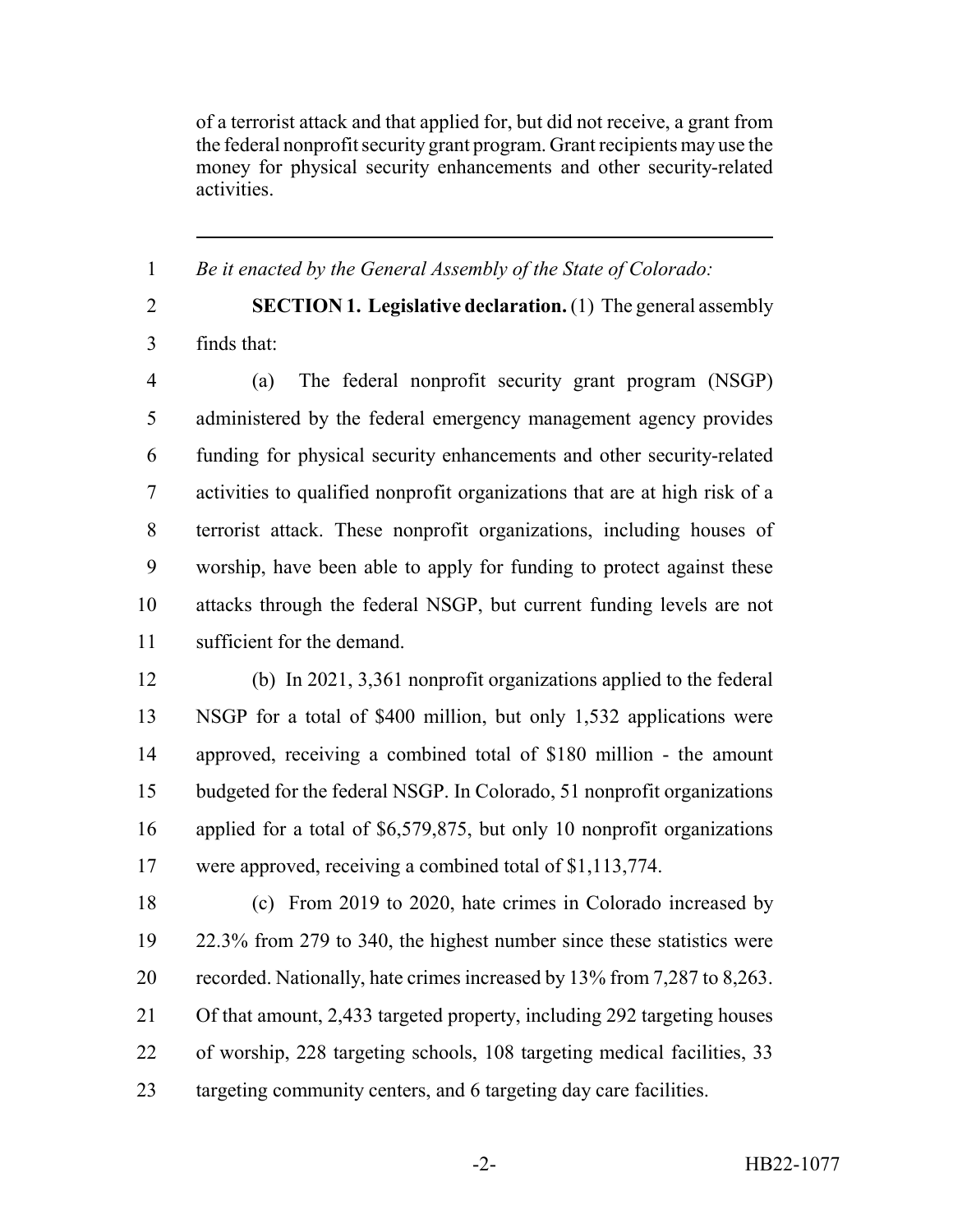(d) Extremists with the potential to take violent action pose a high risk to minority communities in Colorado. In November 2019, the federal bureau of investigation foiled an attempted bombing of Temple Emanuel in Pueblo, Colorado. That same month, Denver police apprehended an individual menacing congregants with weapons outside of the Downtown Denver Islamic Center.

 (2) Therefore, the general assembly declares it is important for Colorado to create a state-funded nonprofit security grant program to ensure that more Colorado-based nonprofit organizations receive grants to complete potentially life-saving projects that thwart off potential terrorist attacks in the future.

 **SECTION 2.** In Colorado Revised Statutes, **add** 24-33.5-1620 as follows:

 **24-33.5-1620. Colorado nonprofit security grant program - rules - definitions - appropriation.** (1) AS USED IN THIS SECTION, UNLESS THE CONTEXT OTHERWISE REQUIRES:

 (a) "FEDERAL PROGRAM" MEANS THE FEDERAL NONPROFIT SECURITY GRANT PROGRAM ADMINISTERED BY THE FEDERAL EMERGENCY MANAGEMENT AGENCY.

 (b) "GRANT PROGRAM" MEANS THE COLORADO NONPROFIT 21 SECURITY GRANT PROGRAM CREATED IN SUBSECTION (2) OF THIS SECTION. (2) **Program created - allowable costs - rules.** (a) THERE IS CREATED IN THE DIVISION THE COLORADO NONPROFIT SECURITY GRANT PROGRAM TO PROVIDE GRANTS TO NONPROFIT ORGANIZATIONS FOR PHYSICAL SECURITY ENHANCEMENTS AND OTHER SECURITY-RELATED ACTIVITIES.

(b) GRANT RECIPIENTS MAY USE THE MONEY RECEIVED FOR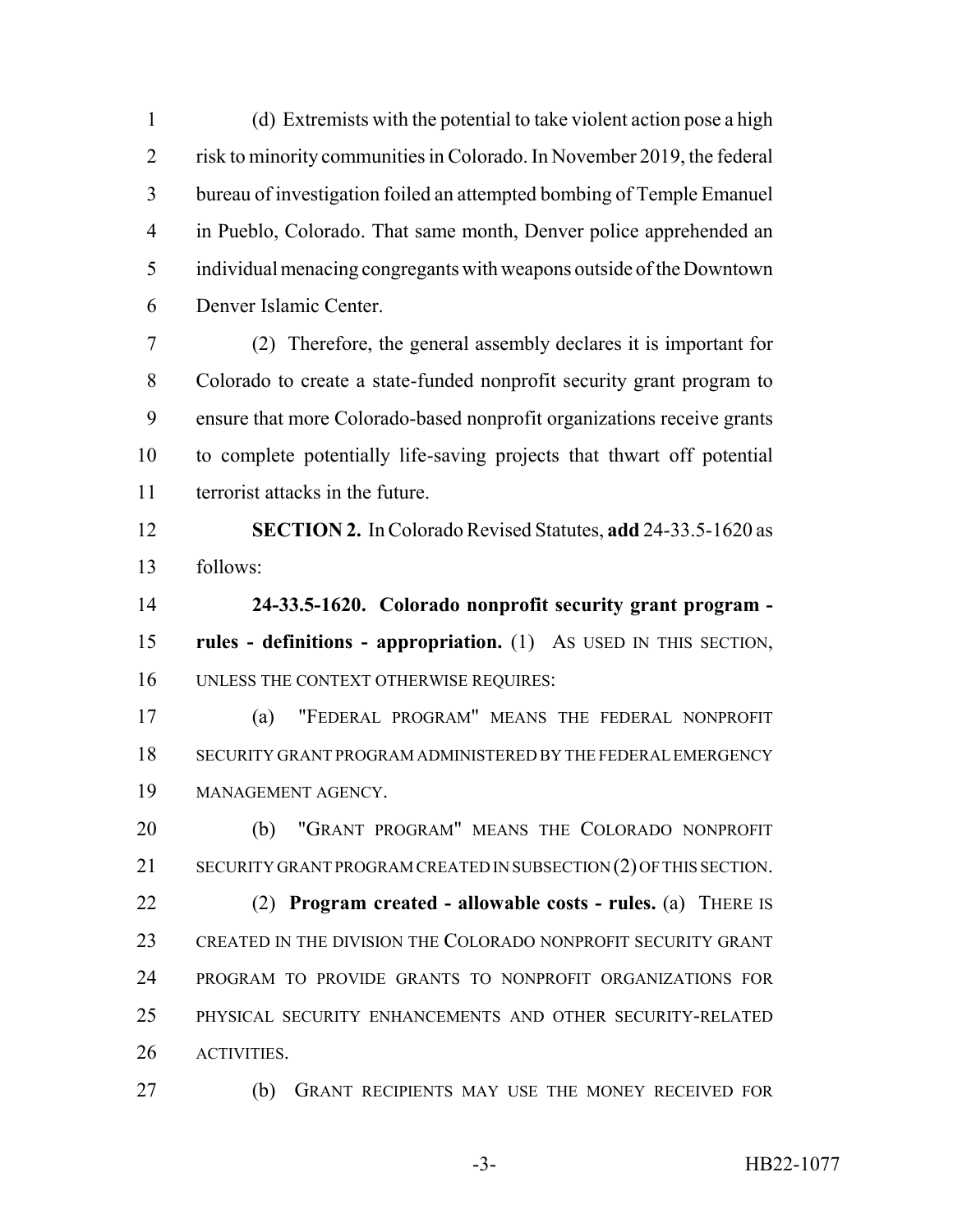SECURITY-RELATED ACTIVITIES, INCLUDING BUT NOT LIMITED TO, THE INSTALLATION OF SECURITY EQUIPMENT ON REAL PROPERTY OWNED OR LEASED BY THE NONPROFIT ORGANIZATION; SECURITY-RELATED PLANNING, EXERCISES, TRAINING, AND CONTRACTED SECURITY PERSONNEL; OR ANY OTHER SECURITY ENHANCEMENTS APPROVED BY THE DIVISION AND IN ACCORDANCE WITH THE ALLOWABLE COSTS UNDER THE FEDERAL PROGRAM.

 (c) THE DIVISION SHALL ADMINISTER THE GRANT PROGRAM, AND, SUBJECT TO AVAILABLE APPROPRIATIONS, SHALL AWARD GRANTS AS PROVIDED IN THIS SECTION; EXCEPT THAT A GRANT AWARD MAY NOT BE GREATER THAN FIFTY THOUSAND DOLLARS.

12 (d) NO LATER THAN AUGUST 30, 2022, THE DIRECTOR SHALL PROMULGATE RULES NECESSARY TO IMPLEMENT THE GRANT PROGRAM.AT 14 A MINIMUM, THE RULES MUST SPECIFY:

 (I) THE TIME FRAMES FOR APPLYING FOR GRANTS, THE FORM OF THE GRANT PROGRAM APPLICATION, THE CRITERIA FOR EVALUATING THE FINANCIAL NEED OF GRANT APPLICANTS, THE TIME FRAMES FOR DISTRIBUTING GRANT MONEY, AND REQUIREMENTS FOR REPORTS FROM GRANT RECIPIENTS; AND

**(II)** THAT A GRANT RECIPIENT MUST HAVE SUBMITTED AN APPLICATION FOR, BUT NOT BEEN SELECTED TO RECEIVE, A GRANT UNDER 22 THE FEDERAL PROGRAM.

 (e) NO LATER THAN DECEMBER 1, 2022, THE DIVISION SHALL BEGIN ACCEPTING APPLICATIONS IN ACCORDANCE WITH THE RULES 25 PROMULGATED IN ACCORDANCE WITH SUBSECTION  $(2)(d)$  OF THIS SECTION. (3) **Application - criteria - award.** (a) TO RECEIVE A GRANT, A

NONPROFIT ORGANIZATION SHALL SUBMIT AN APPLICATION TO THE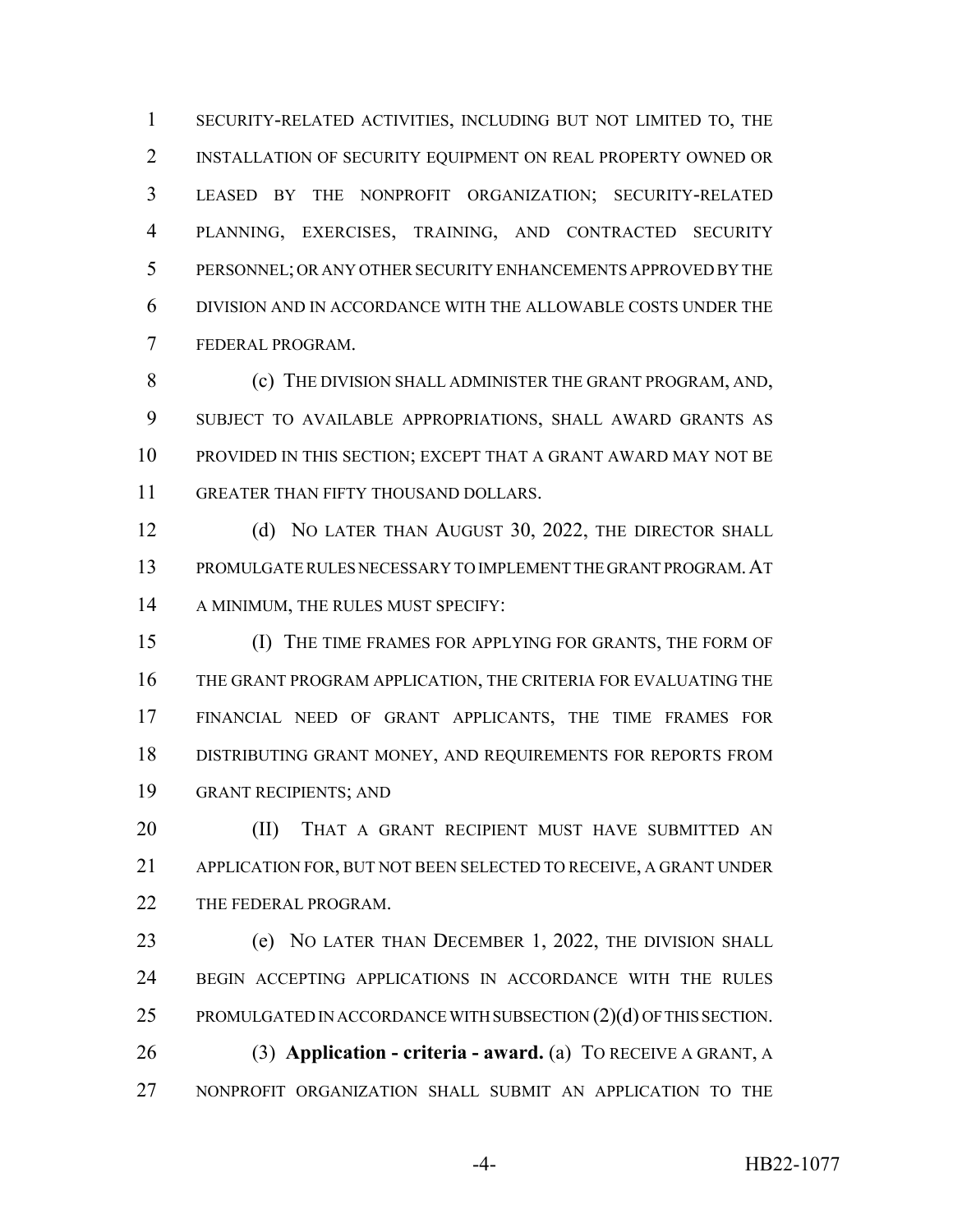DIVISION IN ACCORDANCE WITH THE RULES PROMULGATED PURSUANT TO 2 SUBSECTION (2)(d) OF THIS SECTION.

 (b) THE DIVISION SHALL REVIEW THE APPLICATIONS RECEIVED IN ACCORDANCE WITH THIS SECTION. IN AWARDING THE GRANTS, THE DIVISION SHALL CONSIDER THE FINANCIAL NEED OF THE APPLICANT, AS DETERMINED IN ACCORDANCE WITH THE RULES PROMULGATED PURSUANT 7 TO SUBSECTION (2)(d) OF THIS SECTION.

8 (c) SUBJECT TO AVAILABLE APPROPRIATIONS, THE DIVISION SHALL AWARD GRANTS AS PROVIDED IN THIS SECTION. THE DIVISION SHALL ANNOUNCE GRANT AWARDS ON ITS WEBSITE WITHIN FIVE BUSINESS DAYS AFTER MAKING THE AWARDS.THE DIVISION SHALL DISTRIBUTE THE GRANT MONEY WITHIN THIRTY DAYS AFTER AWARDING THE GRANTS.

 (4) **Reporting requirement.** EACH GRANT RECIPIENT SHALL SUBMIT THE FOLLOWING INFORMATION TO THE DIVISION IN ACCORDANCE WITH THE RULES PROMULGATED PURSUANT TO SUBSECTION (2)(d) OF THIS SECTION:

(a) A PROJECT IMPLEMENTATION PLAN;

(b) A QUARTERLY PROGRESS REPORT;

(c) A SUMMARY REPORT UPON COMPLETION OF THE PROJECT; AND

20 (d) ANY REIMBURSEMENT REQUEST.

 (5) **Appropriation.** SUBJECT TO AVAILABLE APPROPRIATIONS, 22 BEGINNING IN THE 2022-23 STATE FISCAL YEAR, AND EACH STATE FISCAL YEAR THEREAFTER, THE GENERAL ASSEMBLY SHALL APPROPRIATE ONE MILLION FIVE HUNDRED THOUSAND DOLLARS FROM THE GENERAL FUND TO THE DEPARTMENT FOR USE BY THE DIVISION FOR THE PURPOSES OF THIS SECTION.

**SECTION 3. Safety clause.** The general assembly hereby finds,